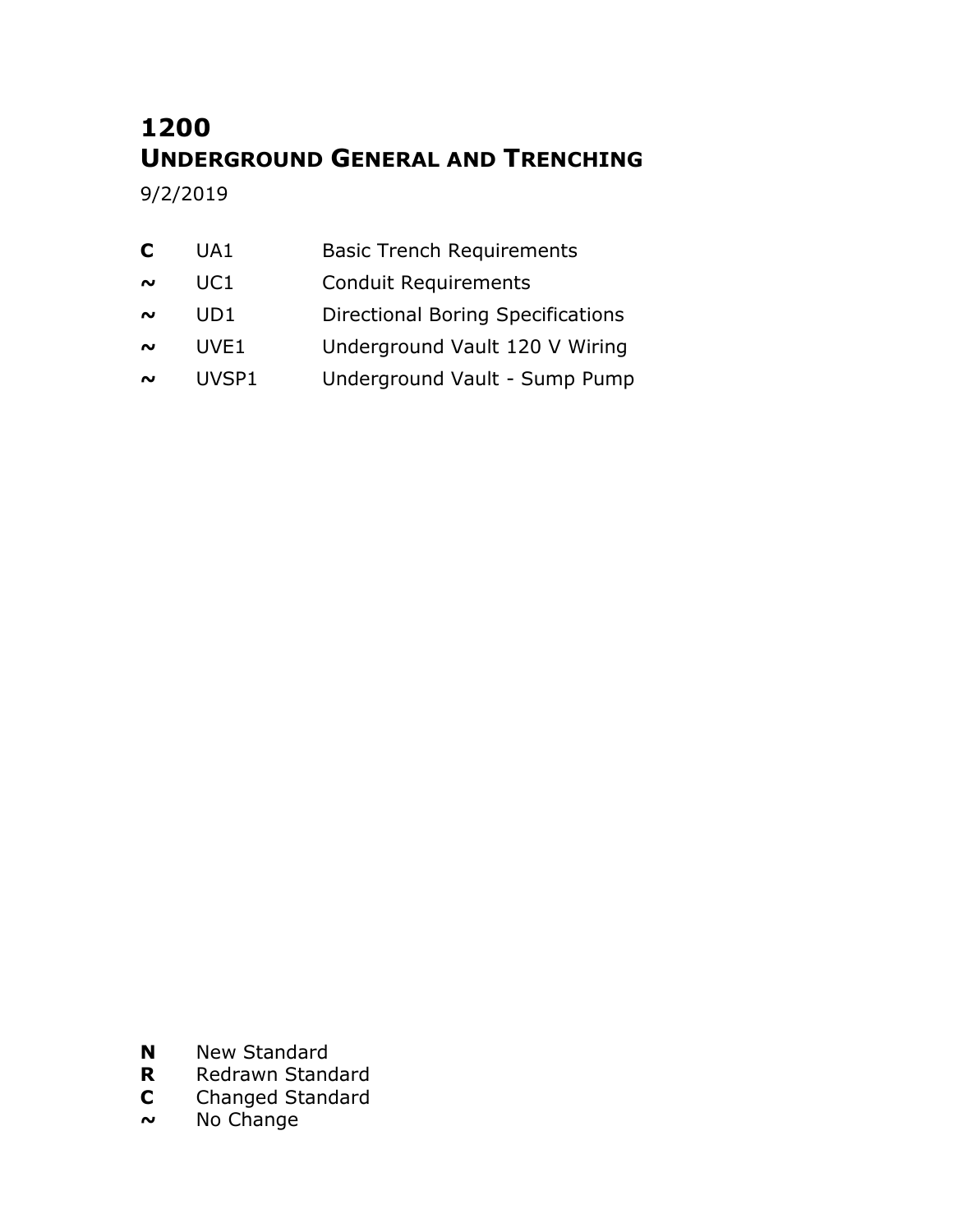<span id="page-1-0"></span>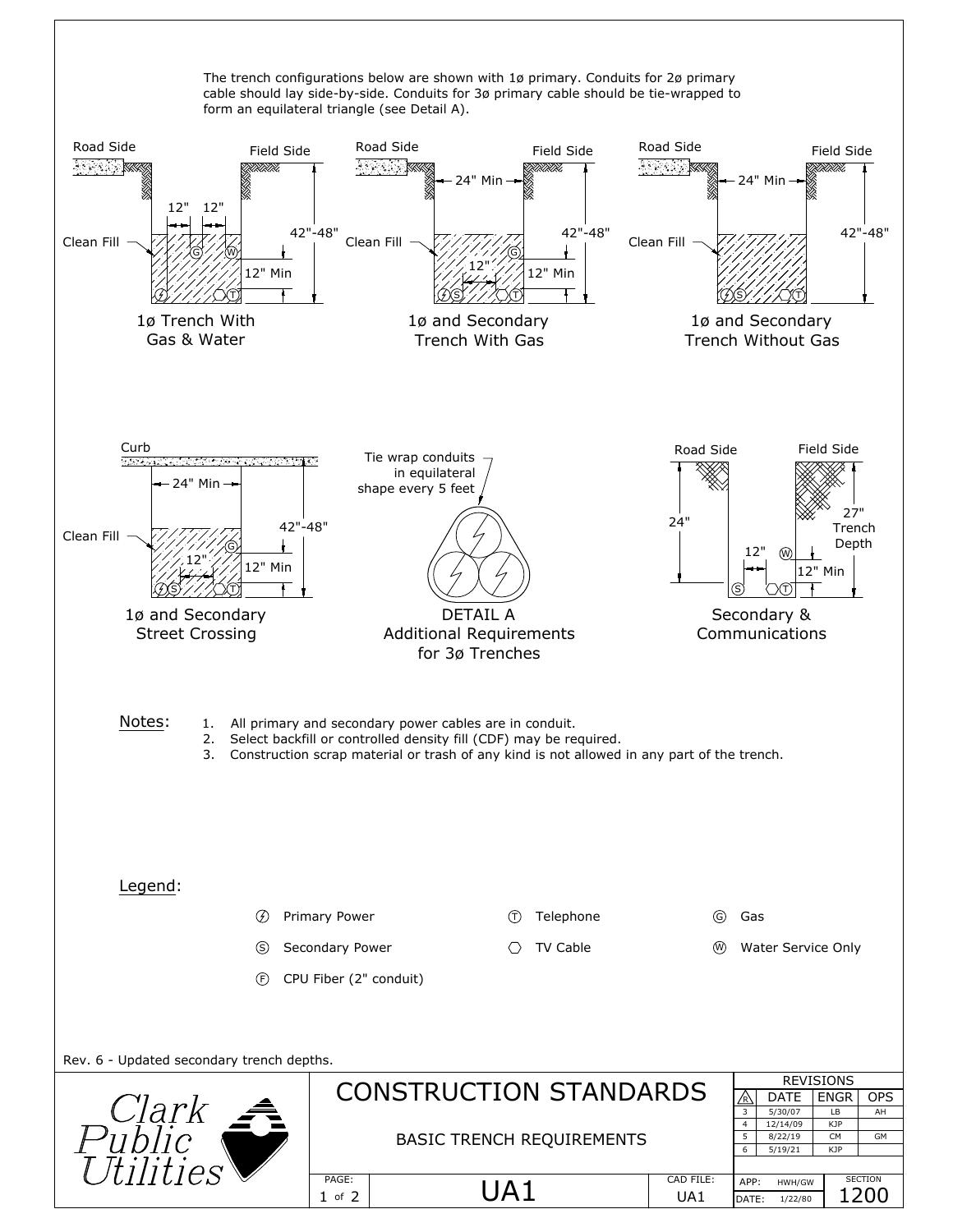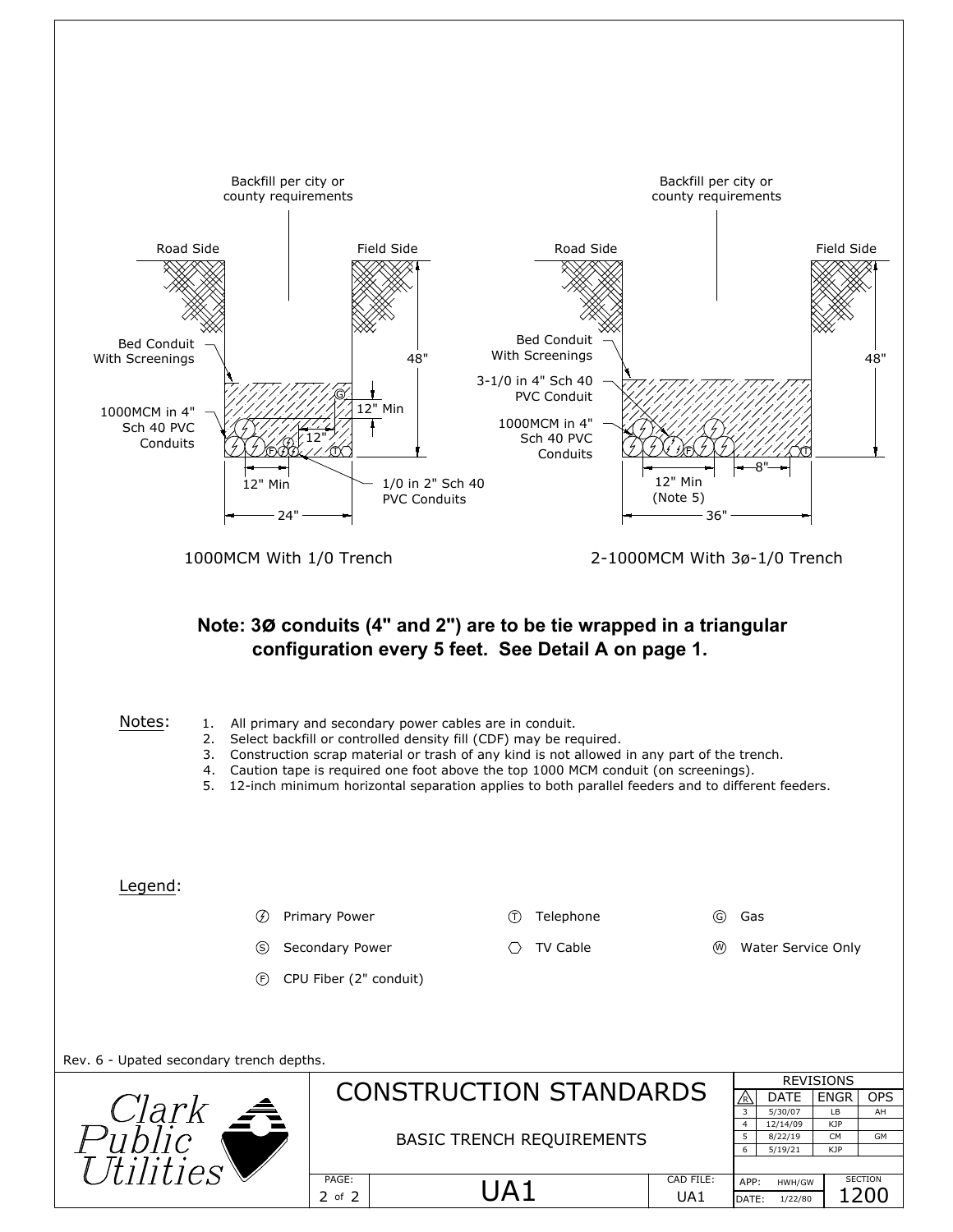#### <span id="page-3-0"></span>ALL CONDUIT SHALL BE GRAY ELECTRICAL CONDUIT AND SHALL BE UL LISTED AND NEMA TC-2 OR TC-3 LABELED -- NO OTHER PIPE IS ACCEPTABLE.

- 1. All primary and secondary cables shall be in conduit.
- 2. All road and street crossings shall be in schedule 40, PVC, gray electrical conduit or polyethylene of equal or greater strength specifications. Pipe with other designated use is not acceptable.
- 3. All risers above finished grade shall be in schedule 80 PVC.
- 4. Acceptable conduit sizes are as follows:
	- 1Ø, 1/0 primary cable in 1-2" conduit
	- 3Ø, 1/0 primary cable in 1-4" or 3-2" conduits
	- Triplex secondary cable in 1-3" conduit
	- 3Ø, 1000MCM cable in 3-4" conduits
- 5. Where rock is encountered and the depths shown on UA1 cannot be accomplished, a lesser depth with schedule 80 conduit\* and/or control density fill (CDF) may be approved.\* Contact CPU Engineering.
- 6. All conduit terminations shall have end bells or bushings.
- 7. All conduits that terminate into energized enclosures shall be installed by qualified personnel with a CPU standby person.
- 8. All conduit runs shall be designed to limit pulling tension to the values specified on UCP1.
- 9. All conduit ends shall be chamfered 45° x 1/4" internally at all straight ends (not belled ends).
- 10. All conduits installed for future use shall be marked with 3M electrical markers within six inches at both ends. All ends shall be elbowed up as per Std. ULE (section 1500). The elbow shall NOT be glued to the conduit. The elbow shall be covered with a CPU loop enclosure.
- 11. Sufficient select backfill shall be placed to prevent crushing of the conduits due to trucks and other heavy equipment.
- 12. Unused conduits shall have removable plugs designed for that purpose in both ends.
- 13. Road and street crossings may be either trenched and backfilled, bored or pushed whichever is acceptable to the governing agency.
- 14. All street and road crossings shall be at property lines.
- 15. Where conduit bends are required, they shall meet the requirements for cable pulling in the construction specifications. Only manufactured radii are acceptable. No heated bends.
- 16. A condulet (LB) shall never be used.
- 17. Conduit sweeps shall be 24" secondary\* and 36" primary radius.
- 18. Conduits installed for futures should be plumbed into transformer with elbows and capped. Flex pipe is not acceptable.
- 19. Conduits shall be installed so that cable is pulled toward the end bells to avoid scraping cable on sharp edges of conduit.
- 20. All cut ends of conduits shall be square.
- 21. Steel mandrels shall be pulled through the conduits to detect damage and debris.

Rev 3: Updated Notes Have A \*

|        |                        |  |           |       | <b>REVISIONS</b>           |             |                |  |
|--------|------------------------|--|-----------|-------|----------------------------|-------------|----------------|--|
| アマ     | CONSTRUCTION STANDARDS |  |           | , к   | <b>DATE</b>                | <b>ENGR</b> | <b>OPS</b>     |  |
|        |                        |  |           |       | 2/23/00                    | <b>HWH</b>  | MA             |  |
| ▞፞፟፞፝፝ | CONDUIT REQUIREMENTS   |  |           |       | 12/29/04                   | LB          | AH             |  |
|        |                        |  |           | 3     | 5/30/07                    | LB          | AH             |  |
|        |                        |  |           |       |                            |             |                |  |
|        |                        |  |           |       | REVISIONS MARKED WITH STAR |             |                |  |
|        | PAGE:                  |  | CAD FILE: | APP:  |                            |             | <b>SECTION</b> |  |
|        | $1$ of                 |  | UC 1      | DATE: | 9/94                       |             | 200            |  |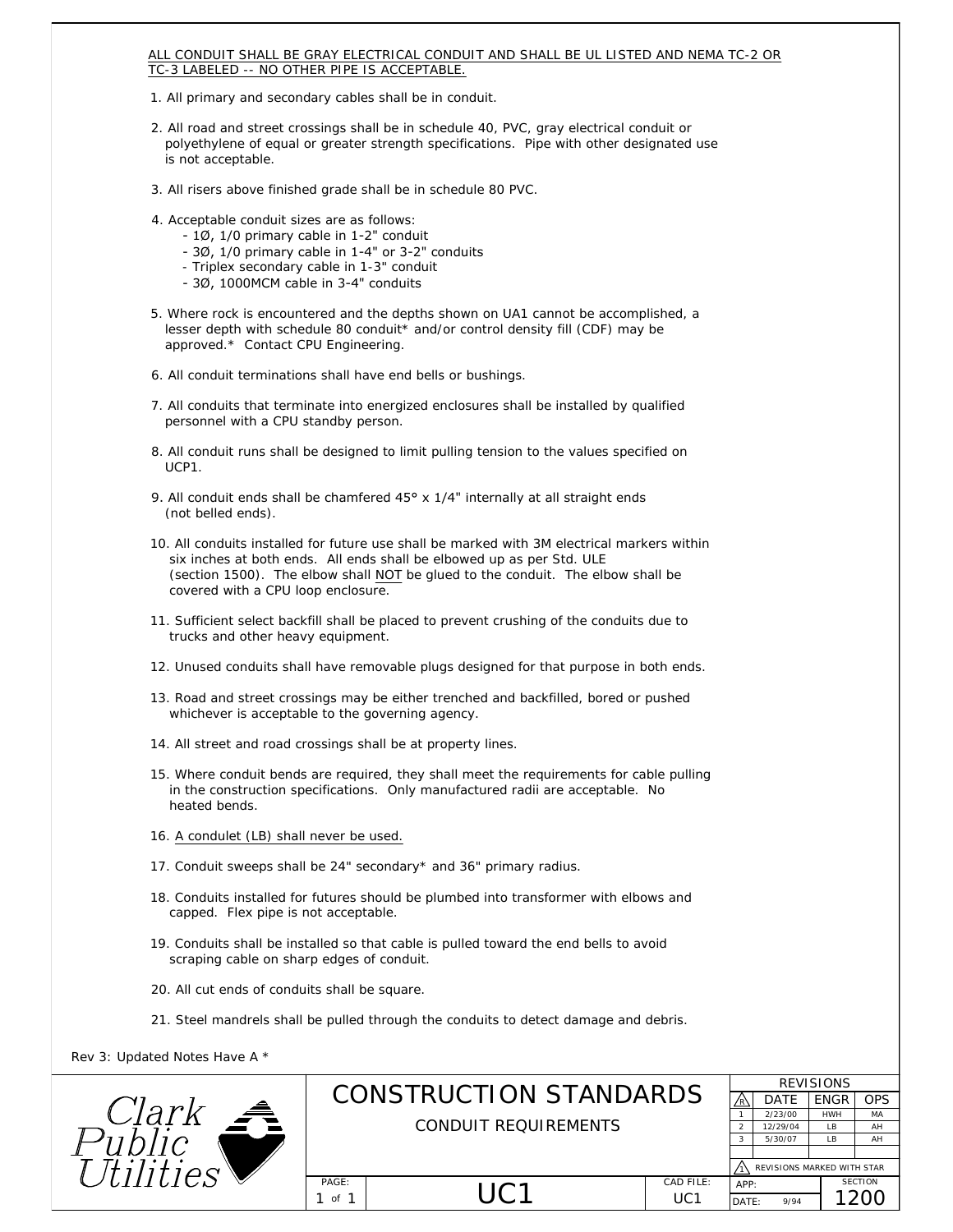#### DIRECTIONAL BORING SPECIFICATIONS

- <span id="page-4-0"></span>1. DIRECTIONAL DRILLING SHALL BE PERFORMED ONLY BY CPU APPROVED ELECTRICAL CONTRACTORS ON JOBS THAT HAVE BEEN PRE-APPROVED FOR DIRECTIONAL DRILLING.
- 2. DIRECTIONAL DRILLING EQUIPMENT SHALL BE PRE-APPROVED BY CPU.
- 3. DIRECTIONAL DRILLING EQUIPMENT SHALL BE OPERATED ONLY BY PERSONNEL WHO HAVE BEEN CERTIFIED OR APPROVED BY CPU OR A CPU ACCEPTED AGENCY.
- 4. CONDUIT INSTALLATIONS SHALL BE 2", 4" OR 6" GRAY#POLYETHYLENE PIPE OF NOT-LESS-THAN STANDARD RADIUS DIMENSION (SDR) 13.5. (OUTSIDE DIAMETER DIVIDED BY WALL THICKNESS NLT 13.5). ALL CONDUIT WILL MEET ASTM STANDARDS FOR CONSTRUCTION AND INSTALLATION OF POLYETHYLENE (PE) CONDUIT. CONDUIT INSTALLATIONS USING PVC CONDUIT SHALL HAVE DESIGNS, MATERIAL AND INSTALLATION PRACTICES PRE-APPROVED BY CPU.
- 5. ALL CONNECTION TO PVC SWEEPS OR CONDUIT WILL BE FULLY GLUED USING IRS WELD-ON 600 ADHESIVE OR CPU APPROVED EQUIVALENT. GLUE USED TO FASTEN PVC TO PVC SHALL BE IRS WELD ON 721 WITH A COMPATIBLE PRIMER (OR APPROVED EQUIVALENT GLUE AND PRIMER).
- 6. A PLOT AND TRACK OF THE BORE USING THE BORE EQUIPMENT SOFTWARE, OR A CERTIFIED COPY OF A SURVEYED PROFILE OF THE BORE, SHALL BE PROVIDED TO CPU BEFORE ACCEPTANCE OF THE INSTALLATION.
- 7. THE DEPTH OF THE CONDUIT SHALL BE IDENTIFIED BY A STAKE WITH THE DEPTH EVERY 10 FEET ALONG THE ROUTE IN UNPAVED AREAS AND BY THE DEPTH WRITTEN IN MARKER PAINT EVERY 10 FEET ALONG ALONG THE ROUTE IN PAVED AREAS.
- 8. THE CONDUIT DEPTHS SHALL CONFORM TO THE CPU STANDARDS OF 42" NOMINAL DEPTH, NOT LESS THAN 36", NOR GREATER THAN 48". ANY OTHER DEPTH SHALL REQUIRE PRIOR APPROVAL BY CPU.
- 9. ALL INSTALLED CONDUITS SHALL BE "PROOFED" USING THE APPROPRIATE MANDREL, AND HAVE A 2500 POUND, 3/4" SEQUENTIALLY-NUMBERED, CONTINUOUS "MULE TAPE" INSTALLED FOR FUTURE CABLE PULLING. CERTIFICATION OF THE TEST MANDRELING SHALL BE PROVIDED TO CPU PRIOR TO ACCEPTANCE BY THE UTILITY.
- 10. CPU RESERVES THE OPTION TO REQUIRE "POTHOLING" TO DETERMINE DEPTH AND LOCATION FOR ANY INSTALLATIONS THAT ARE QUESTIONABLE. THE "POTHOLING" WILL BE AT THE CONTRACTOR'S EXPENSE.

Rev 2: Added "Gray" to Item #4 and 3/4" mule tape in all conduit in Item #9



DIRECTIONAL BORING SPECIFICATIONS

DATE  $\frac{\text{APP:}}{\text{DATE:}}$   $\frac{\text{SECTION}}{1200}$ CONSTRUCTION STANDARDS  $\overline{\mathbb{R}}$ DATE:  $4/24/01$ ENGR REVISIONS OPS PAGE:<br>  $\frac{PAGE: \text{UD1}}{1 \text{ of } 1}$  UD1  $\frac{CAD FILE: \text{APP:} \text{SECTON}}{DATE: \text{4/24/01}}$  1200  $\frac{R}{R}$  DATE ENGR OPS  $\begin{array}{|l|} \hline \text{R} \text{N} & \text{DATE} & \text{ENG} \ \hline \text{1} & \text{12/29/04} & \text{LB} \ \text{2} & \text{12/14/09} & \text{KJP} \ \hline \end{array}$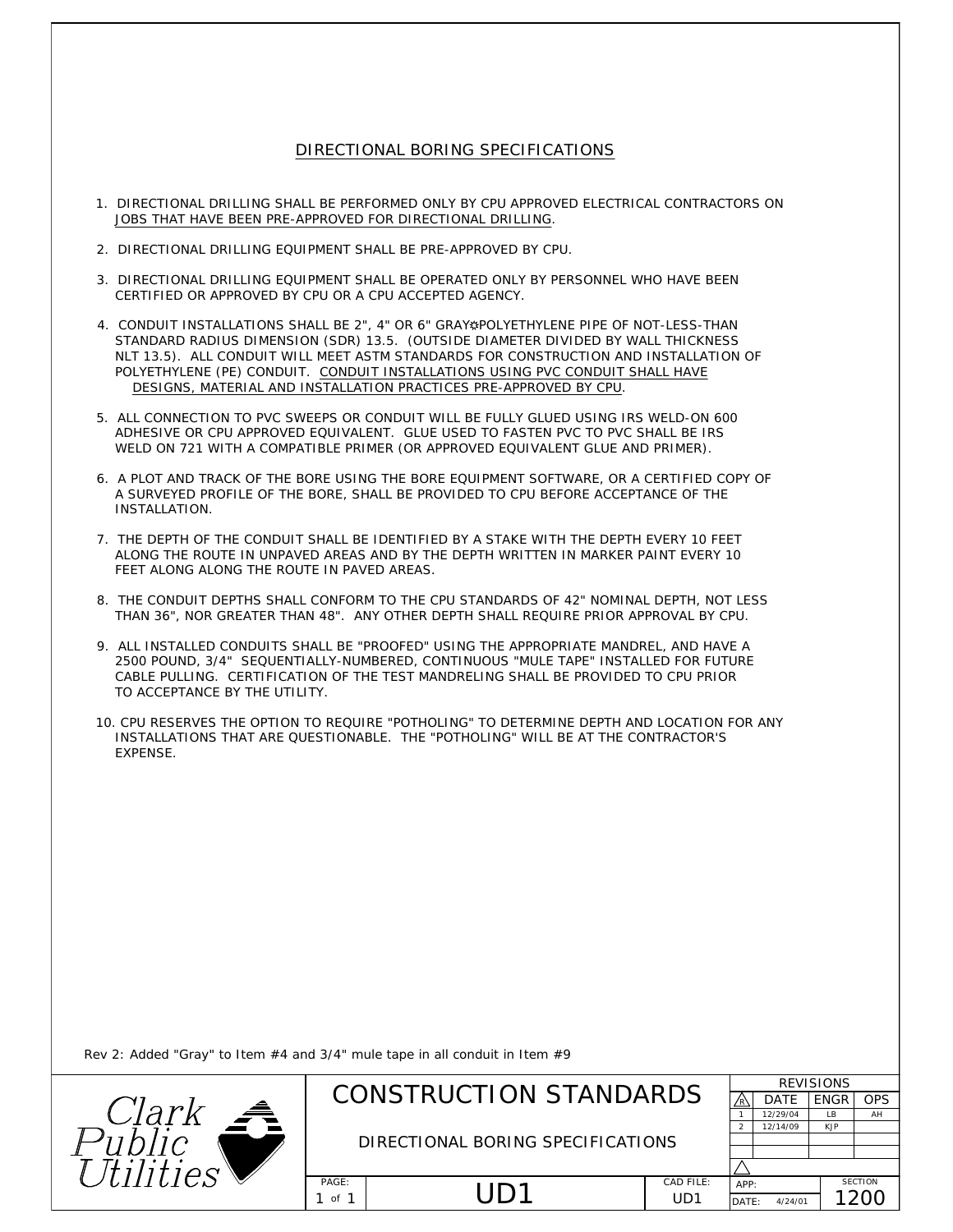<span id="page-5-0"></span>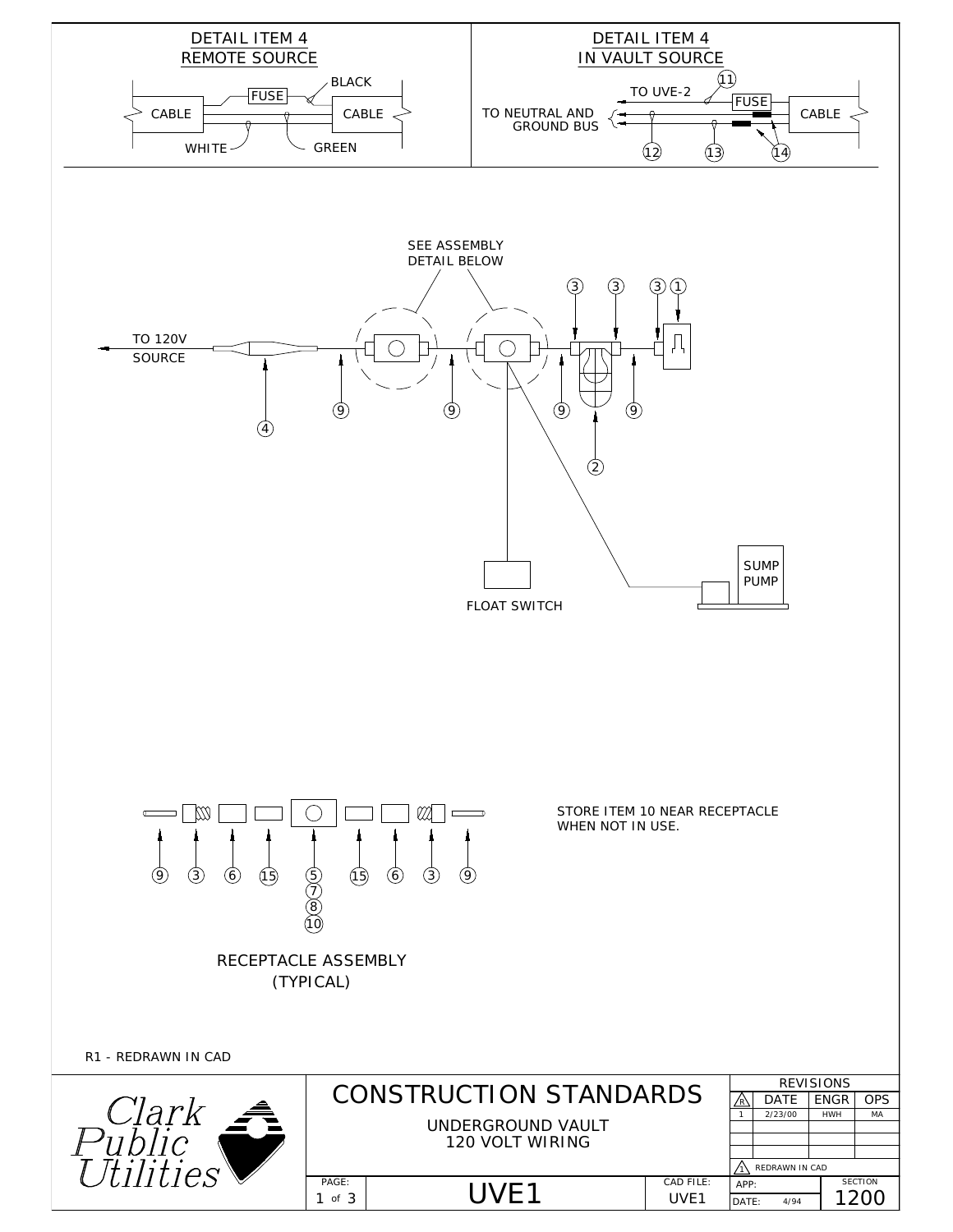## MATERIAL LIST

|                | ITEM QTY.      |                                     |                                         | <b>DESCRIPTION</b>                                                                                          |                  | TDM.                                                                                        |                                                                  |
|----------------|----------------|-------------------------------------|-----------------------------------------|-------------------------------------------------------------------------------------------------------------|------------------|---------------------------------------------------------------------------------------------|------------------------------------------------------------------|
| 1              | 1              | $CAT$ #KW-1                         |                                         | SWITCH, DUST-TIGHT, WATER-TIGHT, 125V, 20A SQUARE 'D'                                                       |                  | 2290                                                                                        |                                                                  |
| 2              | 1              |                                     |                                         | LIGHT FIXTURE, VAPOR-TIGHT, 150V WITH GLOBE, GUARD AND<br>BASE WITH 2 - 3/4" NPT HUBS HUBBELL CAT #NVX15CHG |                  | 2291                                                                                        |                                                                  |
| 3              | $\tau$         | HUBBELL #SHC-1037-CR                |                                         | CONNECTOR, STRAIGHT, 3/4" NPT HUB SIZE, MALE, NYLON                                                         |                  | 2292                                                                                        |                                                                  |
| 4              | 1              | FUSE HOLDER, HOMAC #SLK             |                                         |                                                                                                             |                  | 2309                                                                                        |                                                                  |
| $\overline{5}$ | 2              |                                     |                                         | BOX, CONDUIT, PVC, TYPE FSC, 3/4"                                                                           |                  | 2293                                                                                        |                                                                  |
| 6              | $\overline{4}$ | ADAPTER, FEMALE, 3/4", PVC          |                                         |                                                                                                             |                  | 1586                                                                                        |                                                                  |
| $\tau$         | 2              | HUBBELL #60CM63                     |                                         | POWER OUTLET, CHROME PLATED BRASS 30A, 3 WIRE, 125V,                                                        |                  | 2294                                                                                        |                                                                  |
| 8              | 2              |                                     |                                         | ADAPTER, HUBBELL #60CM75 FOR ITEM #7                                                                        |                  | 2295                                                                                        |                                                                  |
| 9              | A.R.           |                                     |                                         | CORD, PORTABLE, TYPE STO 3 CONDUCTOR 10 AWG                                                                 |                  | 2296                                                                                        |                                                                  |
| 10             | 2              | 30A, HUBBELL #31CM29                |                                         | ADAPTER, TWIST LOCK MALE 30A TO STRAIGHT BLADE FEMALE                                                       |                  | 2297                                                                                        |                                                                  |
| 11             | A.R.           | CONDUCTOR #10 CU BLACK              |                                         |                                                                                                             |                  | 2298                                                                                        |                                                                  |
| 12             | A.R.           | CONDUCTOR #10 CU WHITE              |                                         |                                                                                                             |                  | 2299                                                                                        |                                                                  |
| 13             | A.R.           | CONDUCTOR #10 CU BARE               |                                         |                                                                                                             |                  | 2300                                                                                        |                                                                  |
| 14             | $\mathbf{2}$   |                                     | SPLICE COVER, STREET LIGHT, HOMAC FSS20 |                                                                                                             |                  |                                                                                             |                                                                  |
|                |                |                                     |                                         |                                                                                                             |                  |                                                                                             |                                                                  |
|                |                | <i>Clark</i><br>Public<br>Utilities | PAGE:                                   | <b>CONSTRUCTION STANDARDS</b><br>UNDERGROUND VAULT<br>120 VOLT WIRING                                       | CAD FILE:        | <b>REVISIONS</b><br>⁄r\<br><b>DATE</b><br>2/23/00<br>$\mathbf{1}$<br>REDRAWN IN CAD<br>APP: | ${\rm ENGR}$<br><b>OPS</b><br><b>HWH</b><br>MA<br><b>SECTION</b> |
|                |                |                                     | $2 \text{ of } 3$                       | UVE1                                                                                                        | UVE <sub>1</sub> | DATE:<br>4/94                                                                               | 1200                                                             |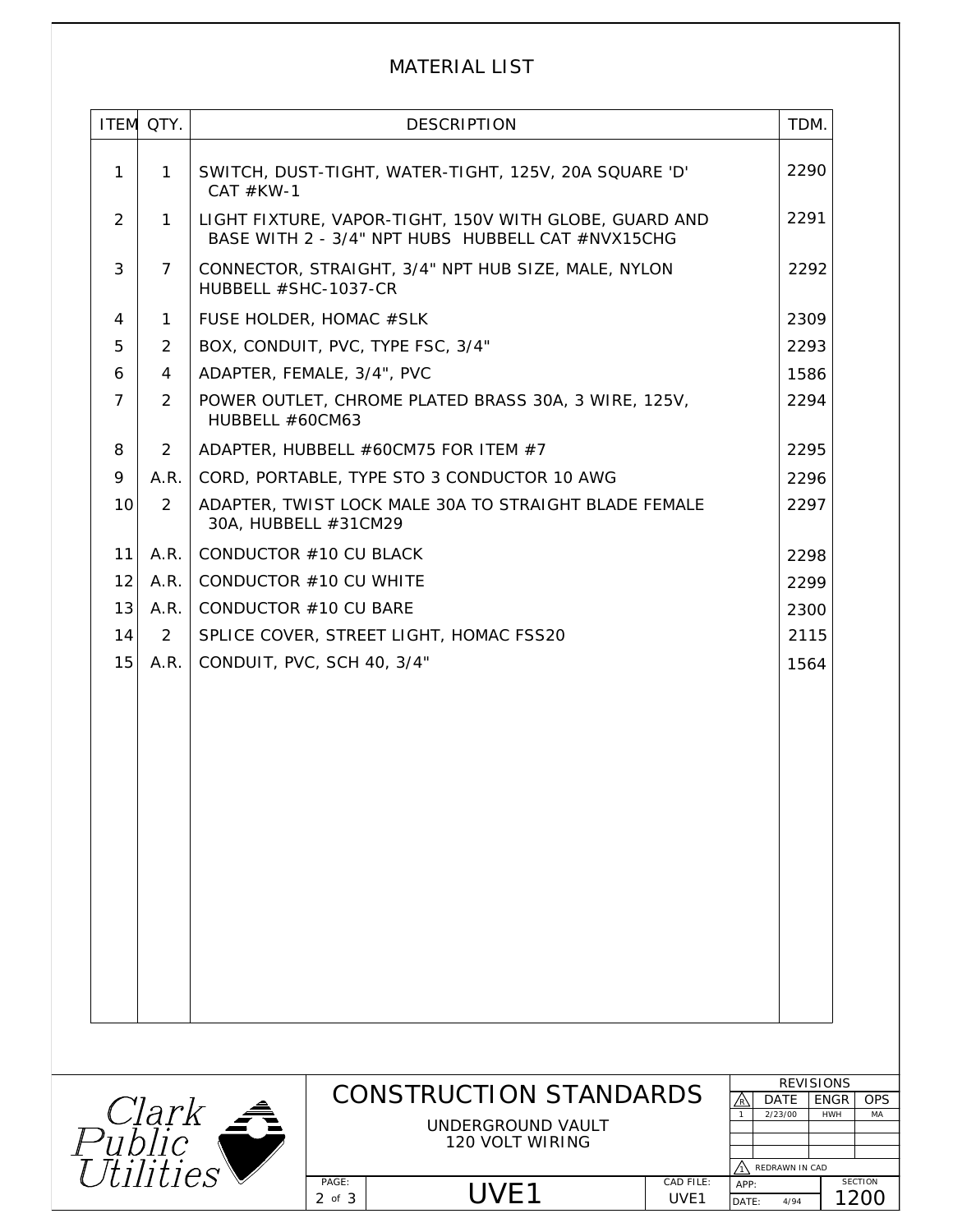### NOTES:

- THIS WIRING DIAGRAM IS TYPICAL ONLY. EACH VAULT REQUIRES SPECIAL 1. CONSIDERATION TO LOCATE EACH COMPONENT FOR OPTIMUM UTILIZATION.
- LOCATE THE LIGHT SWITCH AS CLOSE TO THE LADDER AS POSSIBLE BUT 2. PROTECT IT FROM DAMAGE WHEN EQUIPMENT IS BEING MOVED IN OR OUT.
- THE 120 VOLT SOURCE MAY BE FROM A TRANSFORMER IN THE VAULT OR 3. FROM AN EXTERNAL SOURCE.
- THE FLOAD SWITCH LOCATION MUST BE CALCULATED FOR EACH VAULT SE-4. PARATELY. THE LOCATION DEPENDS UPON THE AMOUNT OF OIL IN THE EQUIPMENT IN THE VAULT. REFER THIS TO ENGINEERING.
- LOCATE RECEPTACLES AS HIGH AS POSSIBLE TO MINIMIZE THE PROBABILITY 5. OF BEING SUBMERGED.
- LOCATE FUSE ON OR NEAR THE CEILING 6.
- FUSE IS 600 VOLT, 30 AMP, 13/32" x 1 1/2" NON-GLASS TYPE. 7.
- 8. CONNECTOR, ITEM 3, SCREWS DIRECTLY INTO HUB.
- THE NEUTRAL MAY COME FROM ANY AVAILABLE SOURCE WITHIN THE VAULT 9. IF THE 120 VOLT SOURCE IS INTERNAL. IF THE SOURCE IS EXTERNAL, IT MUST INCLUDE A NEUTRAL.

|            |                                      |  |                  | <b>REVISIONS</b> |                |             |                |
|------------|--------------------------------------|--|------------------|------------------|----------------|-------------|----------------|
|            | CONSTRUCTION STANDARDS               |  |                  |                  | <b>DATE</b>    | <b>ENGR</b> | <b>OPS</b>     |
| $\epsilon$ |                                      |  |                  |                  | 2/23/00        | <b>HWH</b>  | MA             |
|            | UNDERGROUND VAULT<br>120 VOLT WIRING |  |                  |                  |                |             |                |
|            |                                      |  |                  |                  |                |             |                |
|            |                                      |  |                  |                  | REDRAWN IN CAD |             |                |
|            | PAGE:                                |  | CAD FILE:        | APP:             |                |             | <b>SECTION</b> |
|            | 3 of 3                               |  | UVE <sub>1</sub> | DATE:            | 4/94           |             | 200            |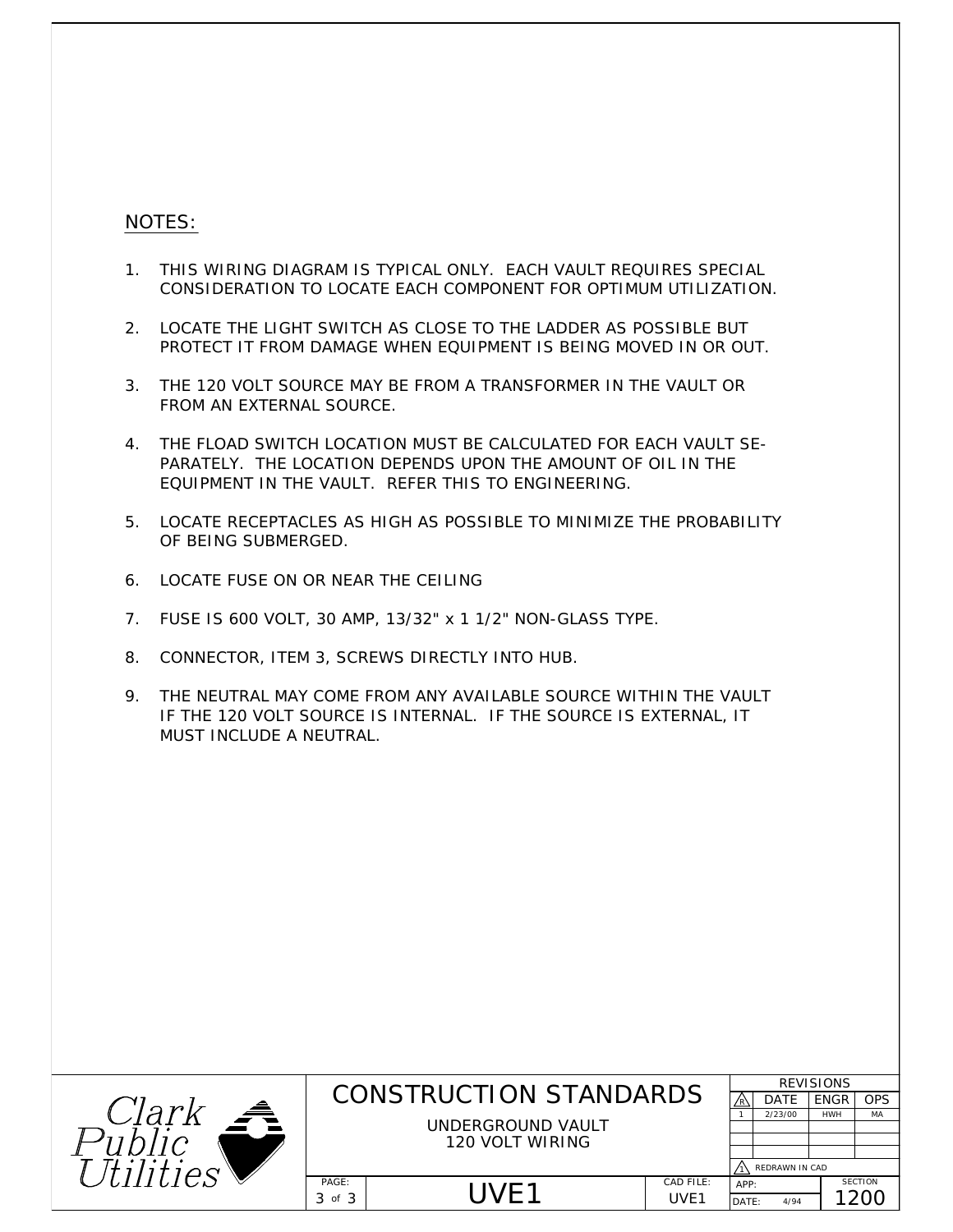<span id="page-8-0"></span>